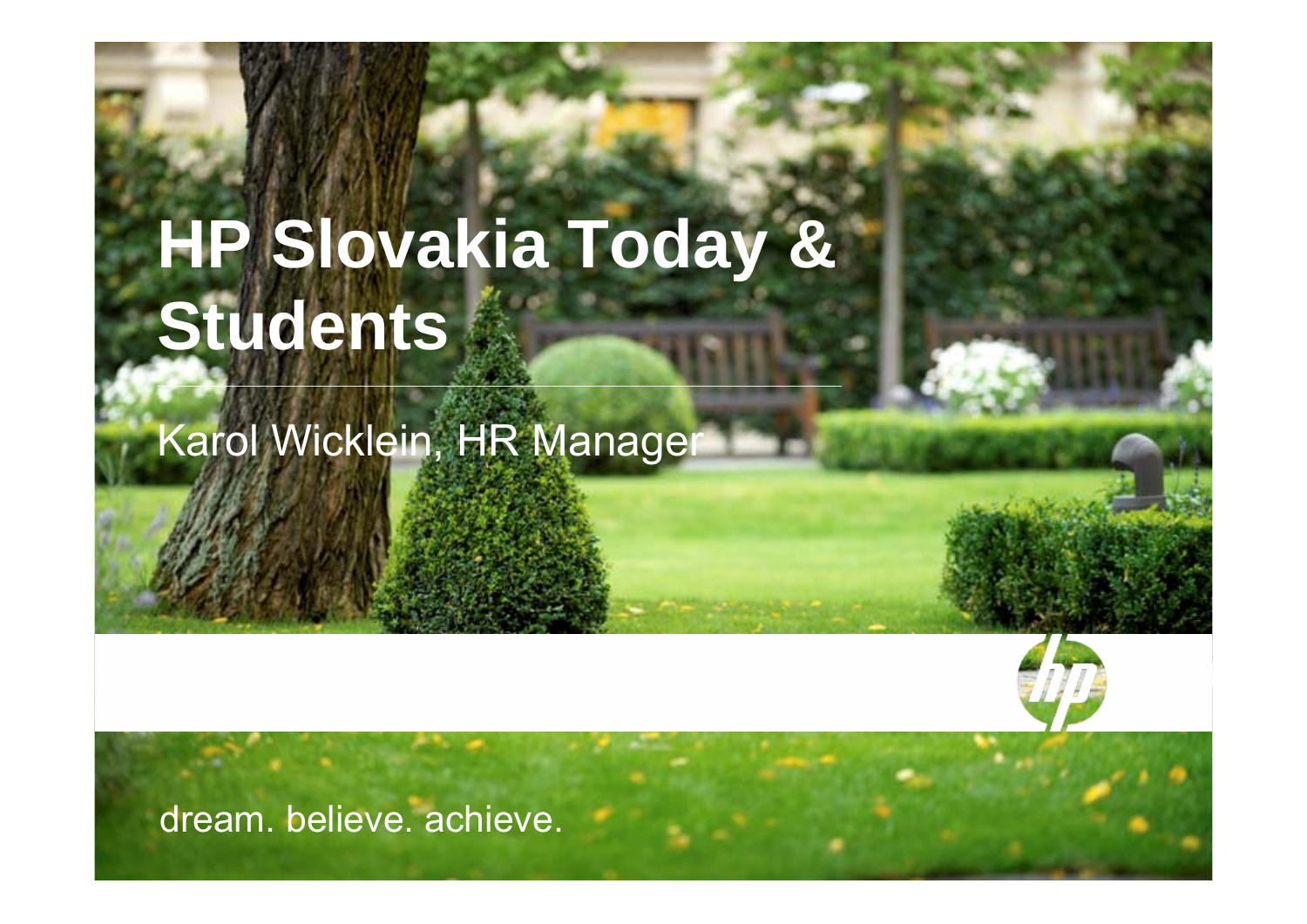## HP University Talent Attraction Activity Portfolio



**Countries with low hiring volume**

| Long term<br>funnel<br>building and<br>image<br>improvement | Image advertising<br>Graduate program<br><b>HP Career Days</b>                                 | Non recruiting campus activities<br>Lectures, workshops, site visits<br><b>Internships</b><br>"HP-Academies"<br>Sponsoring |
|-------------------------------------------------------------|------------------------------------------------------------------------------------------------|----------------------------------------------------------------------------------------------------------------------------|
| Short term<br>requisition<br>filling                        | Recruiting (job) fairs<br><b>Student focused recruitment</b><br><b>Recruitment advertising</b> | Job posting via direct campus<br>contacts                                                                                  |
| <b>Countries with</b><br>growing workforce                  | Application generating                                                                         | Valuable relationship building                                                                                             |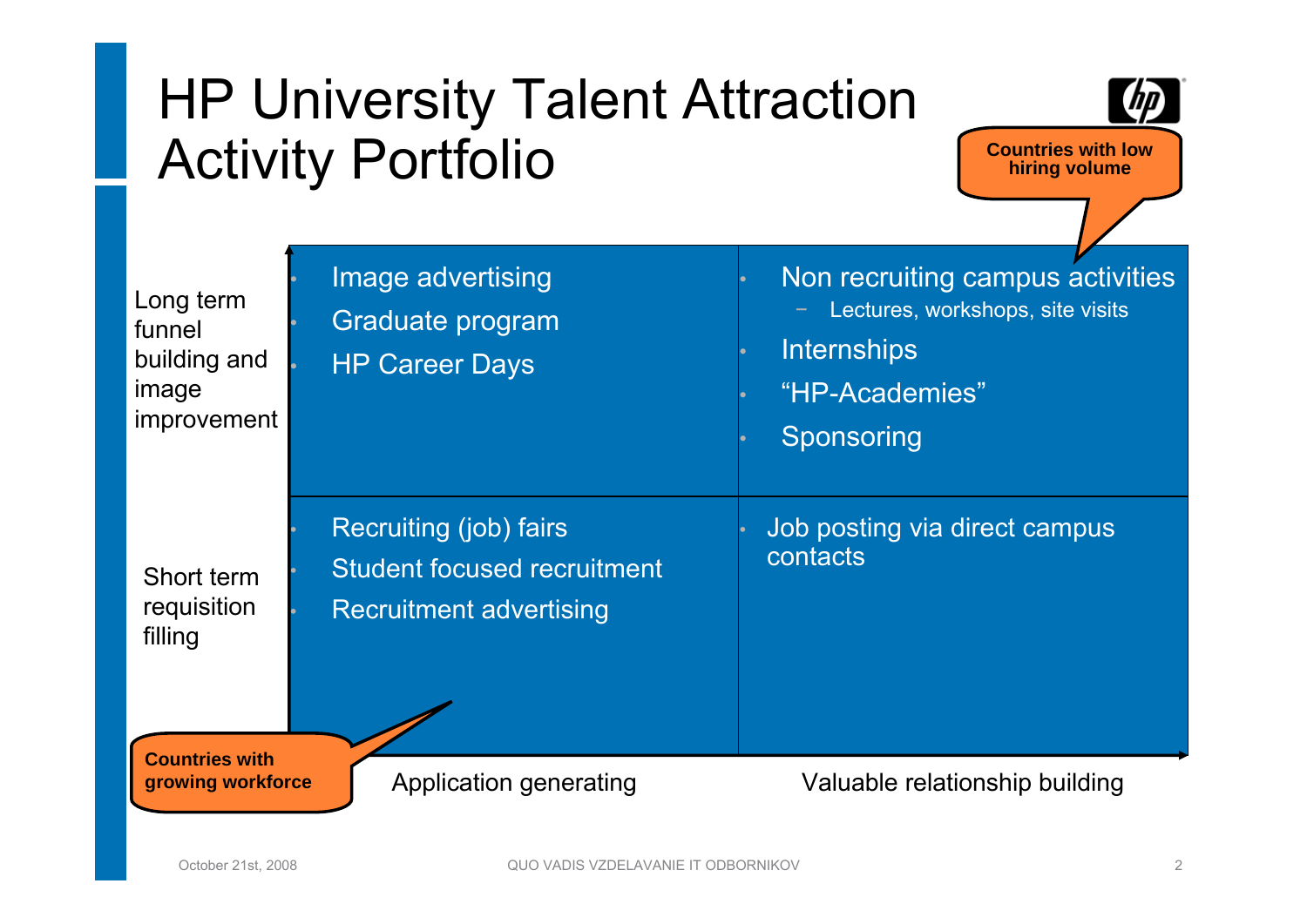

### HP Slovakia Growth

Business Drivers, Recruitment Trends & Peculiarities

| 2004                                                                                                                                                                                                                                              |                                                                                                                                                                                                                                                                                                                  |                                                                                                                                                                                                                                                              |                                                                                                                                                                                                                                                                     | 2008                                                                                                                                                                                                                                                 |
|---------------------------------------------------------------------------------------------------------------------------------------------------------------------------------------------------------------------------------------------------|------------------------------------------------------------------------------------------------------------------------------------------------------------------------------------------------------------------------------------------------------------------------------------------------------------------|--------------------------------------------------------------------------------------------------------------------------------------------------------------------------------------------------------------------------------------------------------------|---------------------------------------------------------------------------------------------------------------------------------------------------------------------------------------------------------------------------------------------------------------------|------------------------------------------------------------------------------------------------------------------------------------------------------------------------------------------------------------------------------------------------------|
| ·1st ramp-up<br>phase in ITO<br><b>GCS, majority</b><br>with 3rd parties<br><b>Advertising</b><br>brand<br>campaign with<br>aim to identify<br>& select 350+<br>candidates<br>No HP wide<br>program in<br>place<br>·Local<br>recruitment<br>model | $\cdot$ 2 <sup>nd</sup> ramp-up<br>hiring phase in<br><b>ITO GCS</b><br><b>Expansion in</b><br>Application<br>Centre<br><b>Variety of</b><br>attraction<br>activities, incl.<br>internal career<br>event<br><b>Local hiring as</b><br>interim solution<br><b>Campaigns</b><br>funded by local<br><b>business</b> | <b>.Built-up SAP</b><br>workstream<br>·In particular<br><b>BU's trainee</b><br>program<br><b>.Employee</b><br>referral<br><b>·Recruitment</b><br>model change<br>$\cdot$ 1 <sup>st</sup> attempt to<br>cover graduate<br>hiring under<br>program<br>umbrella | <b>.Double of HP</b><br>population in<br><b>GD</b> centres<br>•Strategy for 3rd<br>parties (in-<br>sourcing)<br><b>Graduate hires</b><br>targets per<br><b>business</b><br>$\cdot$ EMEA<br>coordinated on-<br>boarding<br>process and<br>graduate<br>tracking (ITW) | <b>.Hiring volume</b><br>in GD centres<br>cont'd<br><b>Graduate &amp;</b><br>Internship<br>Programs<br>•Development<br>& Career Plan<br>for graduates<br>(HP regular)<br><b>.Student</b><br>recruitment<br>(HP Open Air)<br>·In-house<br>recruitment |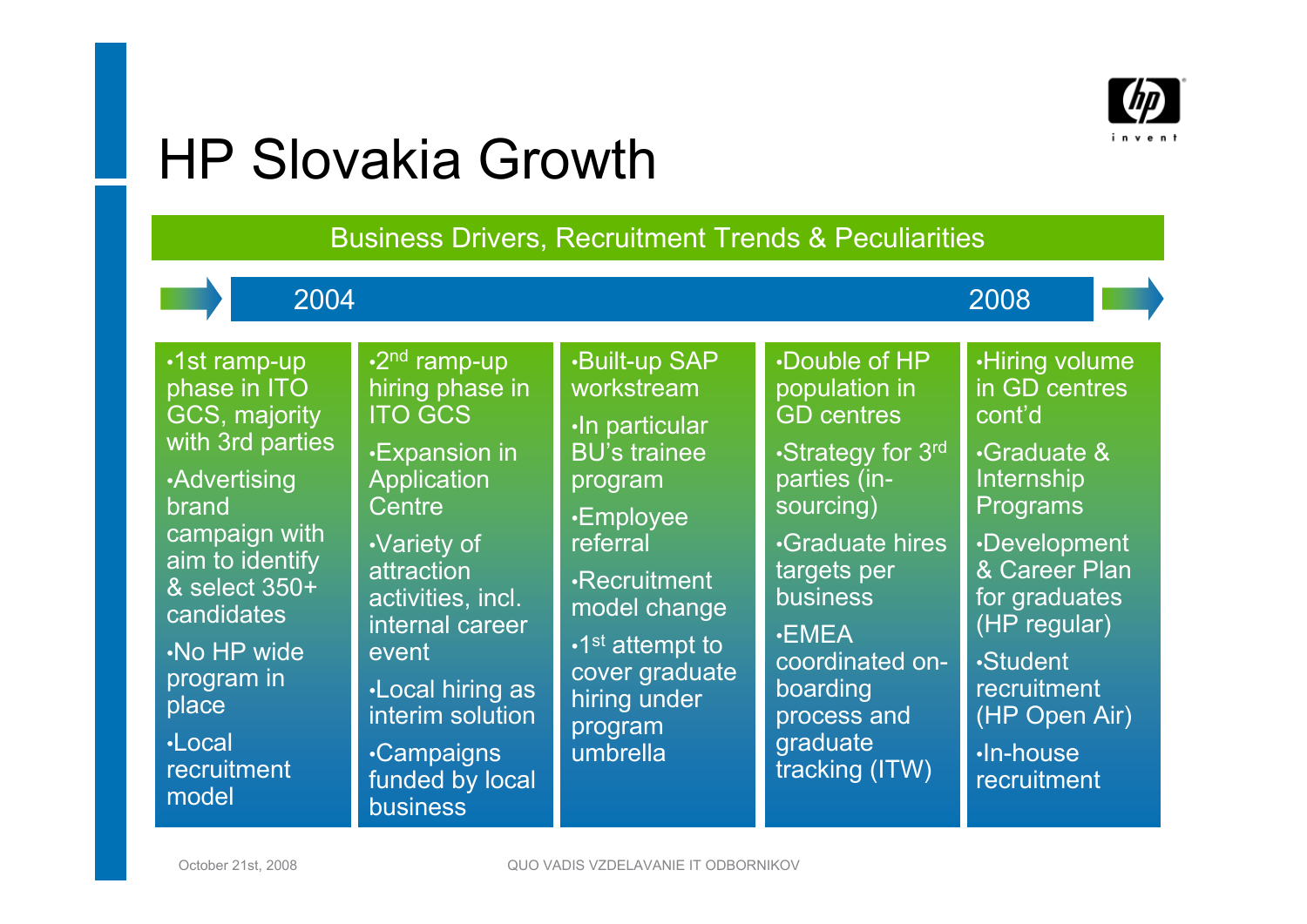

#### Student's Attraction Activities

|                                | 2005                                                                                                                                                                                       |    | 2006                                                                                                                          |     | 2007                                                                                                                                            | 2008                                                                                                                                |  |  |
|--------------------------------|--------------------------------------------------------------------------------------------------------------------------------------------------------------------------------------------|----|-------------------------------------------------------------------------------------------------------------------------------|-----|-------------------------------------------------------------------------------------------------------------------------------------------------|-------------------------------------------------------------------------------------------------------------------------------------|--|--|
| <b>HP</b> wide<br>programs     | 4 graduates                                                                                                                                                                                |    | 5 graduates                                                                                                                   |     | 6 graduates                                                                                                                                     | 20 graduates $+3$<br>internships                                                                                                    |  |  |
| <b>HP Career</b><br><b>Day</b> | 45 students                                                                                                                                                                                |    | 30 students,<br>campaign at<br>www.profesia.sk                                                                                |     | 35 students,<br>campaign at<br>www.profesia.sk                                                                                                  | 34 students,<br>campaign at<br>www.profesia.sk                                                                                      |  |  |
| <b>Job Fairs</b>               | AIESEC Národné dni kariéry, IAESTE Dni príležitosti, IT Seminar,<br>SUCCESS job fair at EU, STU workshop (2007)                                                                            |    |                                                                                                                               |     |                                                                                                                                                 |                                                                                                                                     |  |  |
| Campaigns                      | Print media & radio campaigns, massive web campaign incl. TOP<br>CLIENT at www.profesia.sk (since Feb 2006), student catalogue "Do<br>práce v IT", Global Management Challenge (2007-2008) |    |                                                                                                                               |     |                                                                                                                                                 |                                                                                                                                     |  |  |
| <b>Universities</b>            | 1 <sup>st</sup> direct cooperation<br>with FHI EU                                                                                                                                          |    | Massive advertisement in<br>targeted universities<br>(mouse pads with HP<br>logo, jobs@hp link in PC<br>rooms, posters, etc.) |     | Partnership with STU -<br>presentations by HP<br>employees; jobs@hp<br>promotion through STU<br>career center<br><b>Technology for Teaching</b> | Partnership with other IT<br>faculties<br><b>Technology for Teaching</b><br><b>Extension of STU FIIT</b><br>partnership - lectures' |  |  |
| October 21st, 2008             |                                                                                                                                                                                            | QU |                                                                                                                               | )RI |                                                                                                                                                 | curricula, student profiles                                                                                                         |  |  |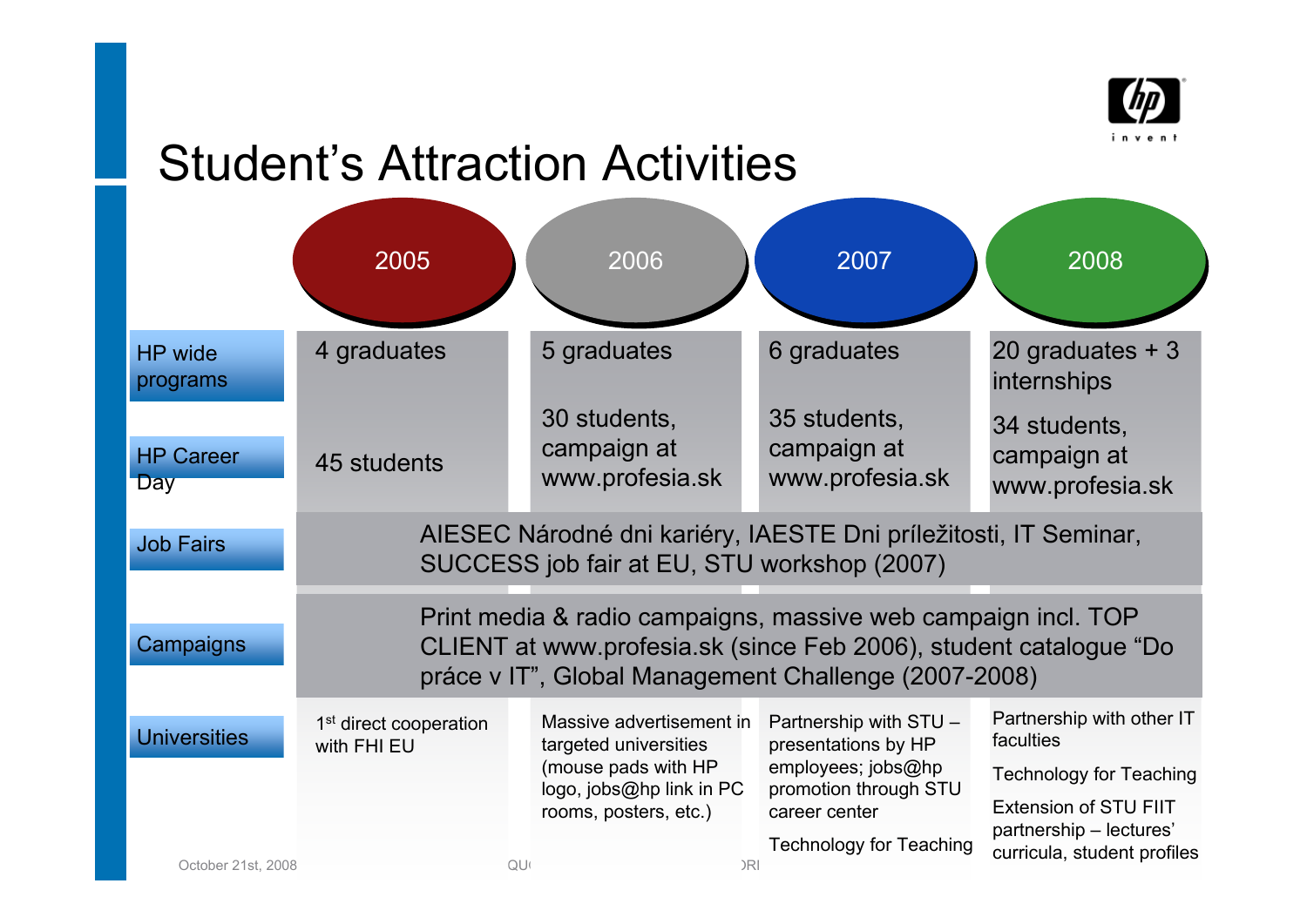#### EMEA Graduate Program Framework



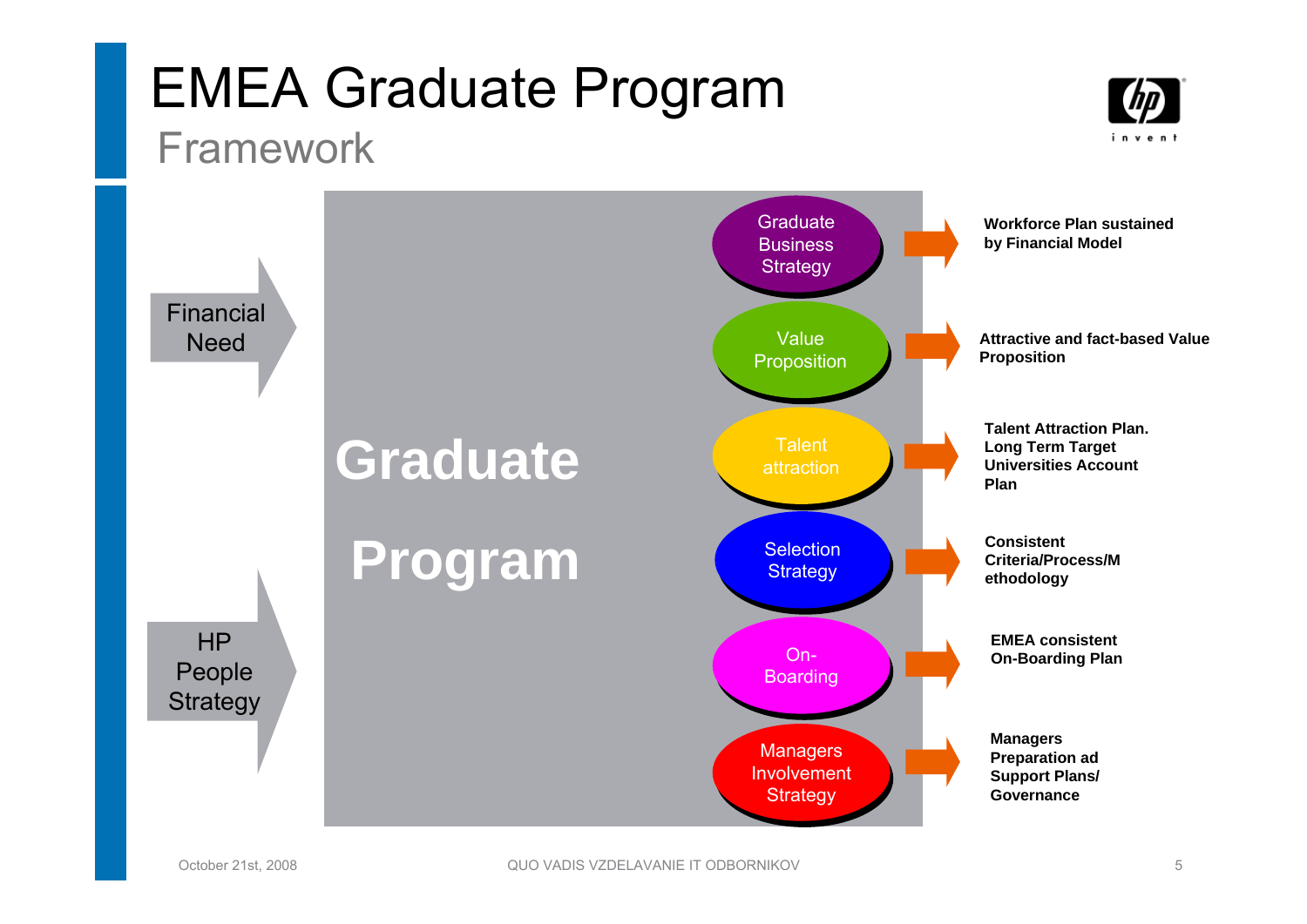### EMEA Graduate Program Key Component Activities